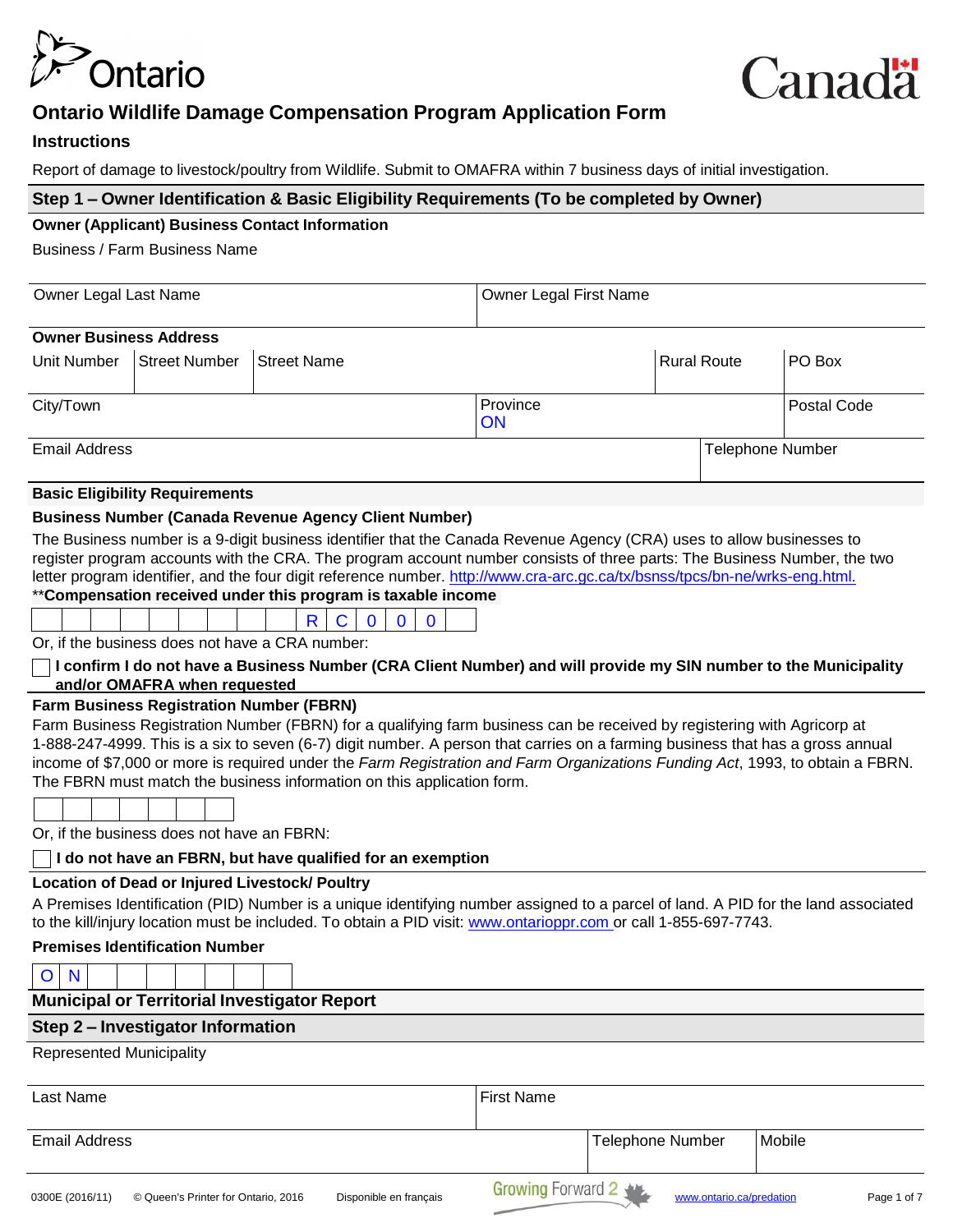# **Step 3 – Description of Damages Incurred**

#### **A. Indicate the type(s) of damage(s) and the date that they occurred**

 $\Box$  Death of livestock or poultry

 $\Box$  Injury of livestock or poultry

 $\Box$  Both death and injury of livestock or poultry

Injury or Kill Date (yyyy/mm/dd)

**Note**: If this application includes a claim for eligible predation related veterinary costs, provide proof of payment (paid veterinarian invoice / receipt) referencing the specific livestock.

B. Description of injuries and/or wounds sustained, location of incident on the premises and other details deemed **relevant. List these details for each carcass.** Refer to the "Municipal Investigator Tip Sheet" [\(www.Ontario.ca/predation\)](http://www.ontario.ca/predation)) or Program Guidelines for best practices and minimum evidence requirements to substantiate predation. Attach additional sheets if needed.

# **C. Photographic Evidence**

The municipal investigator will take 3 to 6 colour photographs per head contained in this application to support the description above. Refer to the "Municipal Investigator Tip Sheet" [\(www.Ontario.ca/predation\)](http://www.ontario.ca/predation)) or Program Guidelines for more information on the quality and type of photographs to include with this application.

#### **Step 4 – Description of Predator**

Predator Species (See Program Guidelines for eligible predator list)

Describe evidence left by the predator (e.g. tracks, droppings etc.)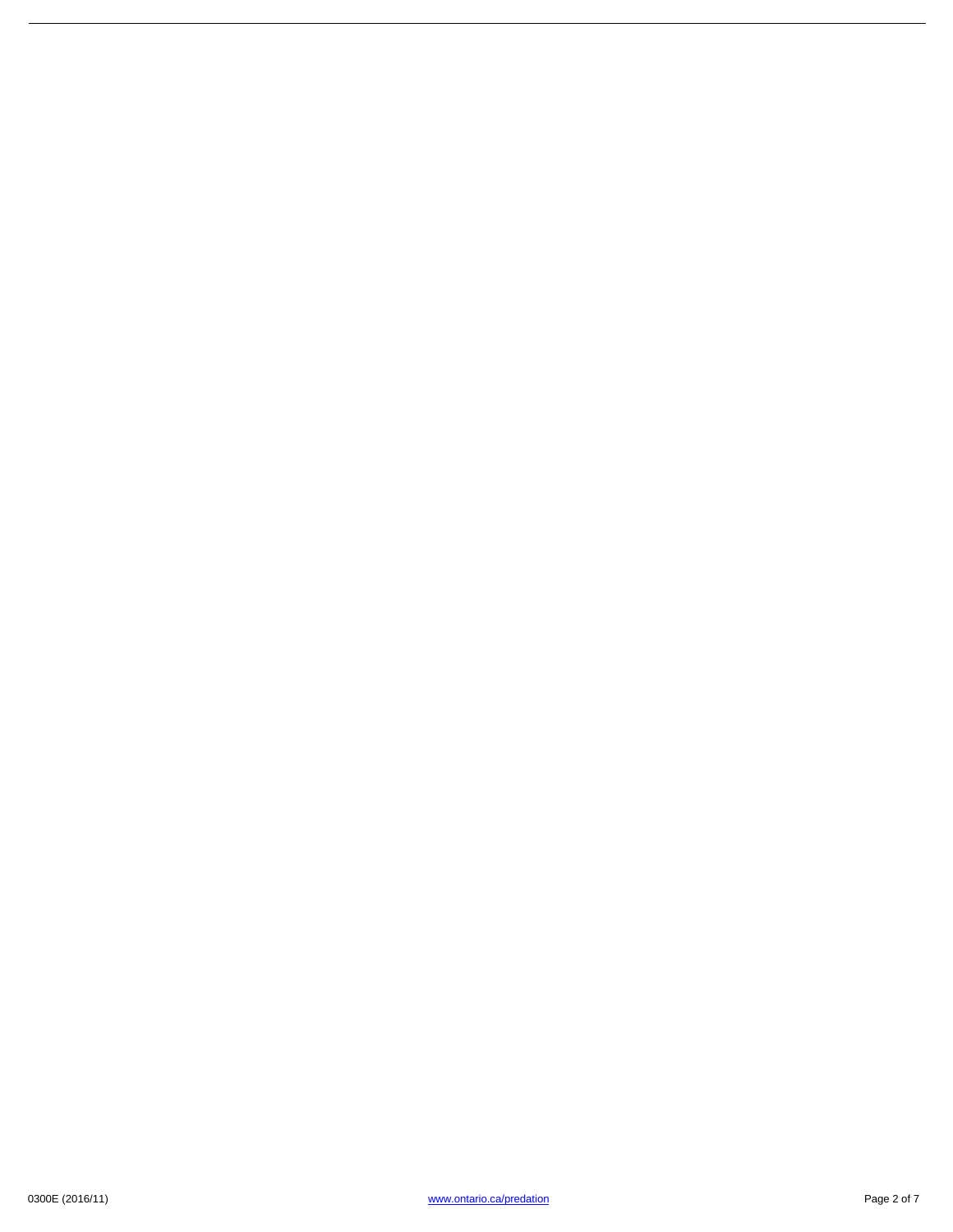# **Step 5 – Description of Injured or Killed Species**

OMAFRA will assign fair market value to the loss/damages based upon the information reported in the table below. All applicable sections of the table must be completed in order for a value to be assigned. If the row in the table is not complete, the application will be declined.

#### **Premiums**

Owners may apply for a premium(s). Applications must be supported with Required Documentation for each head/poultry reported to be considered eligible. Refer to the Program Guidelines for a complete list of the documentation that will be accepted.

| <b>Premiums</b>                                      |                                                                                        | Required Documentation for each individual head/poultry reported (See the Program Guidelines for details) |                                                            |                                                                  |  |                       |                                                                                                                                                    |                                                                                                                                                     |                                                                                                                                                                                                                                                                         |  |  |  |
|------------------------------------------------------|----------------------------------------------------------------------------------------|-----------------------------------------------------------------------------------------------------------|------------------------------------------------------------|------------------------------------------------------------------|--|-----------------------|----------------------------------------------------------------------------------------------------------------------------------------------------|-----------------------------------------------------------------------------------------------------------------------------------------------------|-------------------------------------------------------------------------------------------------------------------------------------------------------------------------------------------------------------------------------------------------------------------------|--|--|--|
| Pregnant cattle/sheep/goats                          |                                                                                        |                                                                                                           | Breeding records are required                              |                                                                  |  |                       |                                                                                                                                                    |                                                                                                                                                     |                                                                                                                                                                                                                                                                         |  |  |  |
| Registered cattle/sheep/goats                        |                                                                                        |                                                                                                           | Registration documents must be provided for the animal     |                                                                  |  |                       |                                                                                                                                                    |                                                                                                                                                     |                                                                                                                                                                                                                                                                         |  |  |  |
|                                                      | Poultry breeding stock                                                                 |                                                                                                           | Sales receipts and proof of pedigree is required           |                                                                  |  |                       |                                                                                                                                                    |                                                                                                                                                     |                                                                                                                                                                                                                                                                         |  |  |  |
|                                                      | Other breeding livestock                                                               |                                                                                                           |                                                            | Sales receipts and breeding records (or equivalent) are required |  |                       |                                                                                                                                                    |                                                                                                                                                     |                                                                                                                                                                                                                                                                         |  |  |  |
|                                                      | Report multiple head/poultry in same row if they are the same Sex, Species and Weight. |                                                                                                           |                                                            |                                                                  |  |                       |                                                                                                                                                    |                                                                                                                                                     |                                                                                                                                                                                                                                                                         |  |  |  |
| <b>Sex</b><br>Quantity<br>of Head/<br><b>Poultry</b> |                                                                                        |                                                                                                           | <b>Species Type</b><br>(one per row)<br>(e.g. lamb, steer) | <b>Live Weight in</b><br>Ibs (one per<br>row)                    |  | Age                   | Premium(s)                                                                                                                                         | <b>Declaration by the</b><br><b>Municipal / Territorial</b><br>Investigator                                                                         | <b>Evidence of Predation</b><br>(Check all relevant boxes)                                                                                                                                                                                                              |  |  |  |
|                                                      | Male (Castrated)<br>Male(Uncastrated)<br>Female<br>Unknown                             |                                                                                                           |                                                            |                                                                  |  | Years   Months   Days | Not Applicable<br>Pregnant cattle/<br>sheep/goats<br>Registered cattle/<br>sheep/goats<br>Poultry breeding<br>stock<br>Other breeding<br>livestock | I have found<br>sufficient evidence<br>There was<br>insufficient evidence<br>to make a finding<br>Died of natural<br>causes, sickness or<br>disease | Injured animal or<br>carcass is present<br>Evidence that the<br>livestock bled from the<br>attack<br>Signs of tissue damage<br>under the lacerations<br>and puncture wounds<br>Signs of a struggle,<br>drag marks, broken<br>vegetation and/or blood<br>around the site |  |  |  |
|                                                      | Male (Castrated)<br>Male(Uncastrated)<br>Female<br>Unknown                             |                                                                                                           |                                                            |                                                                  |  | Years   Months   Days | Not Applicable<br>Pregnant cattle/<br>sheep/goats<br>Registered cattle/<br>sheep/goats<br>Poultry breeding<br>stock<br>Other breeding<br>livestock | I have found<br>sufficient evidence<br>There was<br>insufficient evidence<br>to make a finding<br>Died of natural<br>causes, sickness or<br>disease | Injured animal or<br>carcass is present<br>Evidence that the<br>livestock bled from the<br>attack<br>Signs of tissue damage<br>under the lacerations<br>and puncture wounds<br>Signs of a struggle,<br>drag marks, broken<br>vegetation and/or blood<br>around the site |  |  |  |

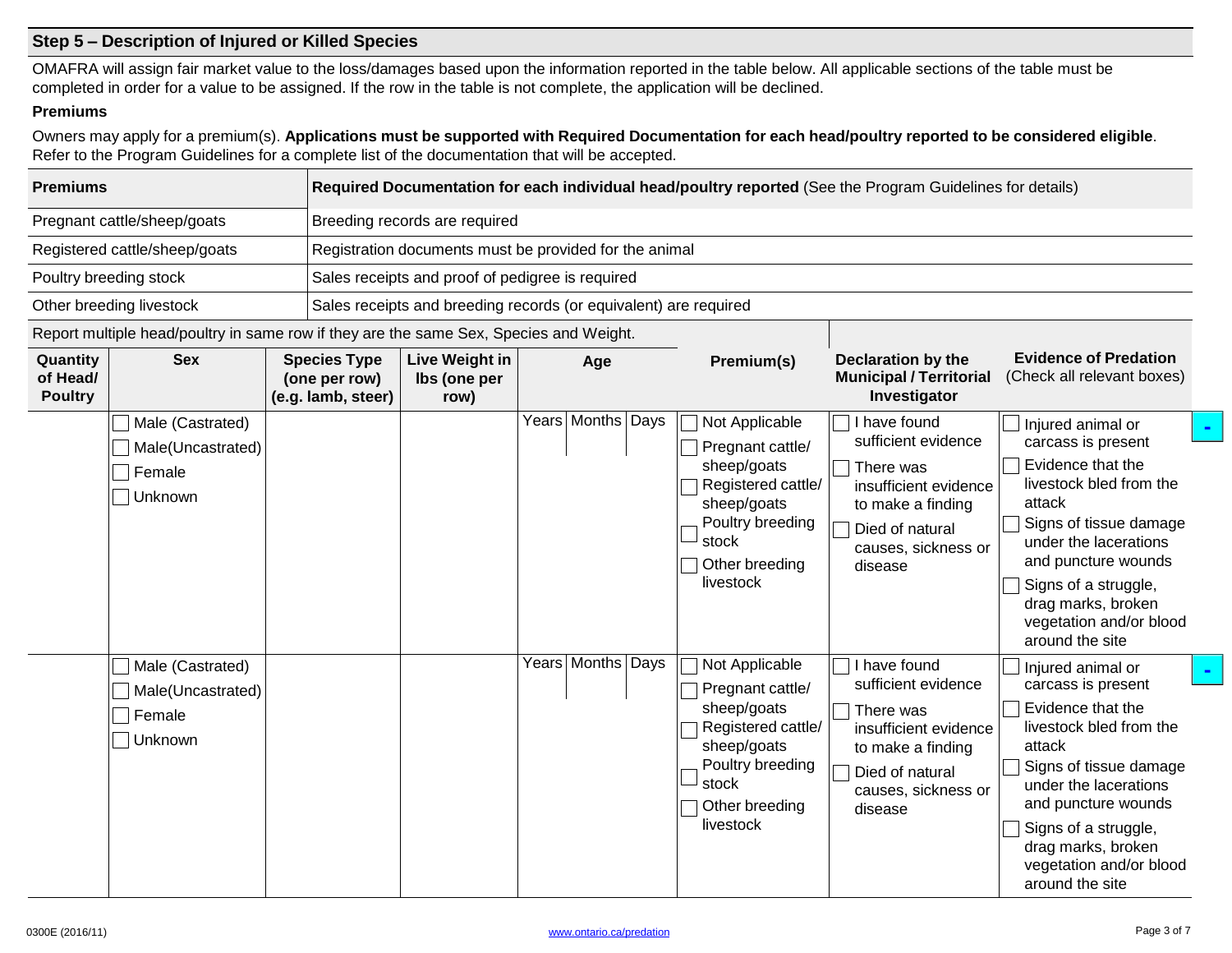| Quantity<br>of Head/ | <b>Sex</b>                                                 | <b>Species Type</b><br>(one per row) | Live Weight in<br>lbs (one per | Age                   | Premium(s)                                                                                                                                                     | <b>Declaration by the</b><br><b>Municipal / Territorial</b>                                                                                         | <b>Evidence of Predation</b><br>(Check all relevant boxes)                                                                                                                                                                                                              |
|----------------------|------------------------------------------------------------|--------------------------------------|--------------------------------|-----------------------|----------------------------------------------------------------------------------------------------------------------------------------------------------------|-----------------------------------------------------------------------------------------------------------------------------------------------------|-------------------------------------------------------------------------------------------------------------------------------------------------------------------------------------------------------------------------------------------------------------------------|
| <b>Poultry</b>       |                                                            | (e.g. lamb, steer)                   | row)                           |                       |                                                                                                                                                                | Investigator                                                                                                                                        |                                                                                                                                                                                                                                                                         |
|                      | Male (Castrated)<br>Male(Uncastrated)<br>Female<br>Unknown |                                      |                                | Years   Months   Days | Not Applicable<br>Pregnant cattle/<br>sheep/goats<br>Registered cattle/<br>sheep/goats<br>Poultry breeding<br>stock<br>Other breeding<br>livestock             | I have found<br>sufficient evidence<br>There was<br>insufficient evidence<br>to make a finding<br>Died of natural<br>causes, sickness or<br>disease | Injured animal or<br>carcass is present<br>Evidence that the<br>livestock bled from the<br>attack<br>Signs of tissue damage<br>under the lacerations<br>and puncture wounds<br>Signs of a struggle,<br>drag marks, broken<br>vegetation and/or blood<br>around the site |
|                      | Male (Castrated)<br>Male(Uncastrated)<br>Female<br>Unknown |                                      |                                | Years Months Days     | Not Applicable<br>Pregnant cattle/<br>sheep/goats<br>Registered cattle/<br>sheep/goats<br>Poultry breeding<br>stock<br>Other breeding<br>livestock             | I have found<br>sufficient evidence<br>There was<br>insufficient evidence<br>to make a finding<br>Died of natural<br>causes, sickness or<br>disease | Injured animal or<br>carcass is present<br>Evidence that the<br>livestock bled from the<br>attack<br>Signs of tissue damage<br>under the lacerations<br>and puncture wounds<br>Signs of a struggle,<br>drag marks, broken<br>vegetation and/or blood<br>around the site |
|                      | Male (Castrated)<br>Male(Uncastrated)<br>Female<br>Unknown |                                      |                                | Years   Months   Days | Not Applicable<br>Pregnant cattle/<br>sheep/goats<br>Registered cattle/<br>sheep/goats<br>Poultry breeding<br>$\lrcorner$ stock<br>Other breeding<br>livestock | I have found<br>sufficient evidence<br>There was<br>insufficient evidence<br>to make a finding<br>Died of natural<br>causes, sickness or<br>disease | Injured animal or<br>carcass is present<br>Evidence that the<br>livestock bled from the<br>attack<br>Signs of tissue damage<br>under the lacerations<br>and puncture wounds<br>Signs of a struggle,<br>drag marks, broken<br>vegetation and/or blood<br>around the site |

**Add item (+)**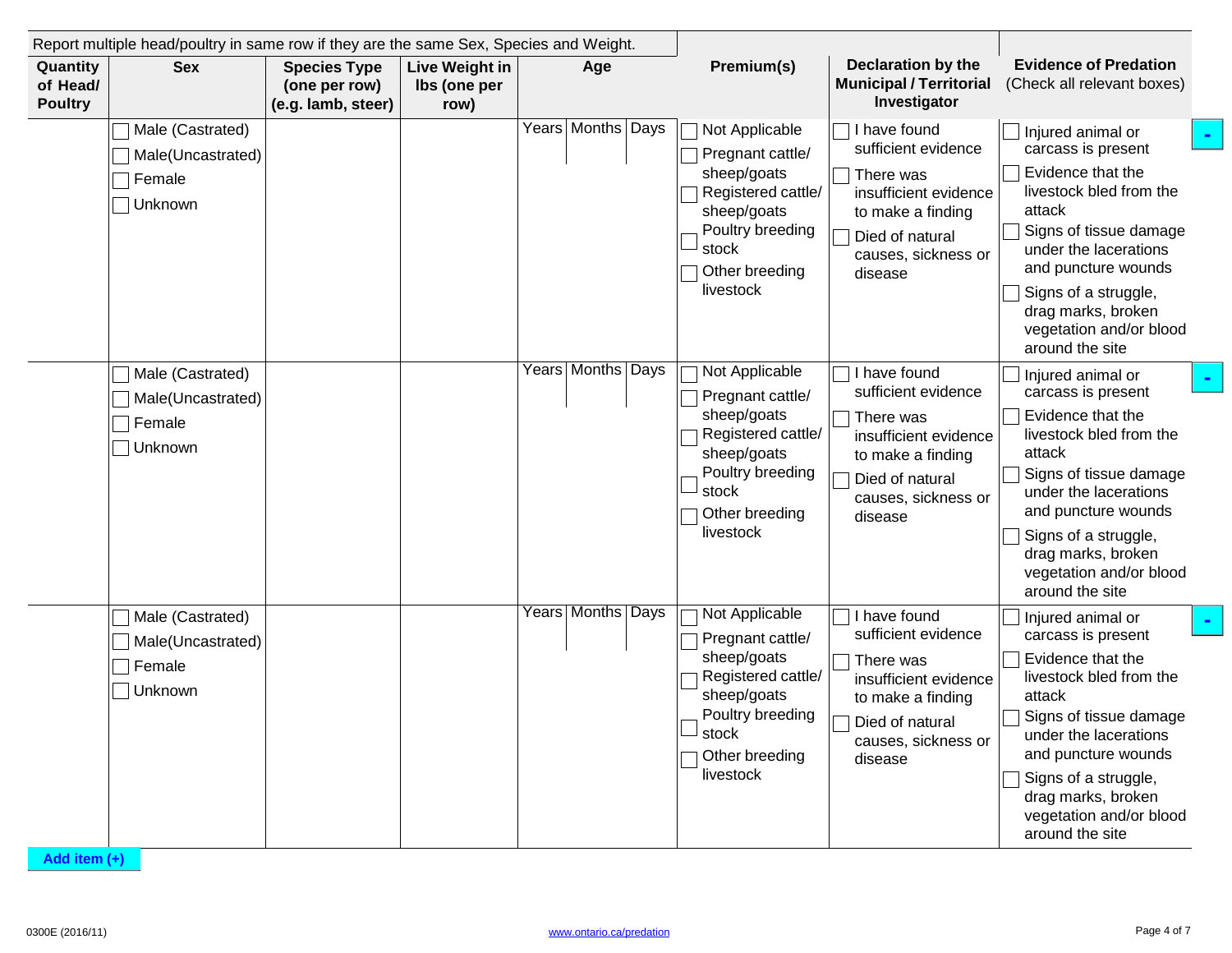| Step 6 - Reasonable Care                                                      |                                                 |
|-------------------------------------------------------------------------------|-------------------------------------------------|
| A. Overview                                                                   |                                                 |
| Herd / Flock Size                                                             |                                                 |
| <b>Overall Health Condition</b>                                               |                                                 |
|                                                                               |                                                 |
| Healthy, no concerns<br><b>Diseased</b><br>If other explain ▶                 | Sick                                            |
|                                                                               |                                                 |
| <b>Breeding Season</b>                                                        |                                                 |
| Is there a set time of year?                                                  |                                                 |
| No<br>∣ Yes                                                                   |                                                 |
| Explain (e.g. seasonality, timing)                                            |                                                 |
| Deadstock Disposal                                                            |                                                 |
| Compost<br><b>Disposal Vessel</b><br><b>Burial</b><br>Incineration            | Off-site disposal (licensed disposal/collector) |
| If other explain/concerns ▶                                                   |                                                 |
| <b>B.</b> Predation Prevention                                                |                                                 |
| <b>Inspection Frequency</b>                                                   |                                                 |
| Multiple times daily<br>At least once daily                                   | Multiple times per week<br>Weekly               |
| If other explain ▶                                                            |                                                 |
| Fencing / Containment                                                         |                                                 |
| Present                                                                       |                                                 |
| No<br>$\bigcap$ Yes                                                           |                                                 |
| Description fencing (e.g. page wire)                                          |                                                 |
|                                                                               |                                                 |
| Condition of Fencing / Containment                                            |                                                 |
| Very Good<br>Good<br>Fair                                                     | Very Poor<br>Poor                               |
| Guard Animal(s)                                                               |                                                 |
| Present                                                                       |                                                 |
| Yes<br>No<br>$\vert \ \ \vert$                                                |                                                 |
| Describe type: (e.g. dog, donkey, llama)                                      |                                                 |
| Other Management Practices/ Services Retained                                 |                                                 |
| If applicable (e.g. hunting, trapping)                                        |                                                 |
| <b>C.</b> Investigator Finding                                                |                                                 |
| The Owner                                                                     |                                                 |
| Has taken Reasonable Care measures to prevent predation                       |                                                 |
| Has Not taken Reasonable Care measures to prevent predation<br>$\blacksquare$ |                                                 |
| Comments (if applicable)                                                      |                                                 |
|                                                                               |                                                 |

# **D. Reasonable Care Plan**

Note that in order to be considered **eligible upon submitting five (5) applications in one (1) calendar year** (i.e. January 1 st to December 31st), an **Owner must complete and submit a Reasonable Care Plan** in an OMAFRA provided template.

Once a plan has been submitted, the Owner may be required to demonstrate that the plan has been implemented. Failure to submit a Reasonable Care Plan or to demonstrate that a plan has been implemented may result in the Owners application being deemed ineligible.

Please see the following link for a Reasonable Care Plan template: [www.omafra.on.ca/predation](http://www.omafra.on.ca/predation)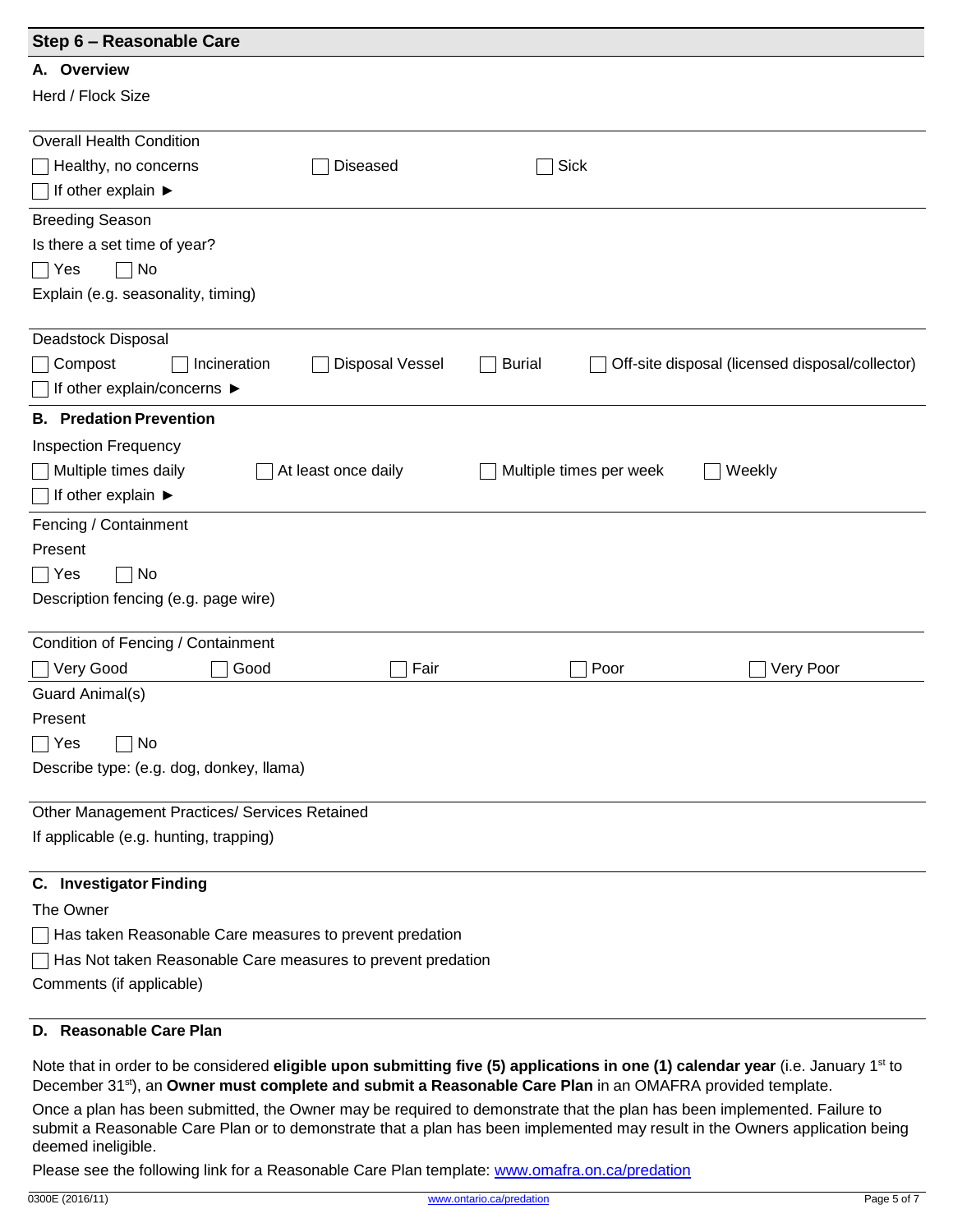### **Step 7 – Municipal or Territorial Investigator Declaration and Signature**

I hereby certify that the information I have provided in this application is true and accurate to the best of my knowledge. I also understand that submitting false or misleading information in this application form could result in the denial of the claim. I further understand that any payment the Municipality I work for receives from OMAFRA under the Ontario Wildlife Damage Compensation Program (OWDCP) as a result of false or misleading information I have submitted may have to be repaid by the municipality I work for to OMAFRA

Investigator Last Name (print) Investigator First Name (print)

Signature **Date (yyyy/mm/dd)** 

# **Step 8 – Owner Declaration and Signature (To be completed by Owner)**

The Undersigned Certifies that:

- I have read, understand and agree to abide by all requirements of the Ontario Wildlife Damage Compensation Program (OWDCP).
- I confirm that my farm business is in compliance with all the requirements of law.
- All information submitted in this application form is true and accurate, to the best of my knowledge, information and belief.
- I understand that submitting false or misleading information in this application form could result in the denial of this claim and any potential future claims that could be made by myself, myself on behalf of another person, or another person affiliated with myself in any type of business relationship in which this claim is being made may have under the OWDCP program and/or a require that any compensation received under the OWDCP as a result of the submission of false or misleading information be repaid.

The Undersigned Further Certifies and Acknowledges and Agrees that:

- You must inform us of any other compensation you have received or will receive in respect of the Livestock or Poultry injury or death.
- The OWDCP is a discretionary, non-entitlement program in accordance with OIC 502/2016. Payment is subject to Ontario receiving all the necessary appropriations from the Ontario Legislature, Ontario receiving all the necessary monies from Canada, and the Owners compliance with the terms and conditions of the OWDCP.
- If it is determined that the Owner has received a payment that the Owner was not eligible to receive, through administrative error or otherwise, the Owner will be required to repay any and all monies that the Owner was not eligible to receive, as determined by Ontario.
- She / He will provide accurate, timely and full information, including supporting documentation, to Ontario, and will notify OMAFRA immediately in the event that there are any changes to the information provided.

# **Additional Evidence**

#### **I wish to apply and I have No additional evidence and/or documentation to provide**

 $\Box$  By checking this box, I as the Owner wish to apply to the OWDCP and agree with the evidence gathered and reported by the Municipal Investigator in this application. (I have no further information to provide)

# **Or**

# **I wish to apply and I have additional evidence and/or documentation to provide**

 $\Box$  By checking this box, I as the Owner wish to apply to the OWDCP, and provide additional evidence to support the application and, as reported by the Municipal Investigator, will provide additional evidence (see guidelines) to the Municipality/ Territorial Investigator within seven (7) business days. I further understand that if I do not submit the additional evidence within seven (7) business days, the Program Administrator will not consider it.

# **Personal Information**

Notice of Collection of Personal Information:

Any personal information collected after the approval of the application form, such as the Social Insurance Number of an individual acting as a sole proprietor or as an unincorporated partner in a partnership, is necessary for income tax purposes because a payment is being made as well as for the overall administration of the Ontario Wildlife Damage Compensation Program. More specifically, the Social Insurance Number will also be used for auditing and the collection of any debts incurred under the Ontario Wildlife Damage Compensation Program. The Business Number is being collected pursuant to the Income Tax Act (Canada), as amended and the Order-in-Council that established the Ontario Wildlife Damage Compensation Program.